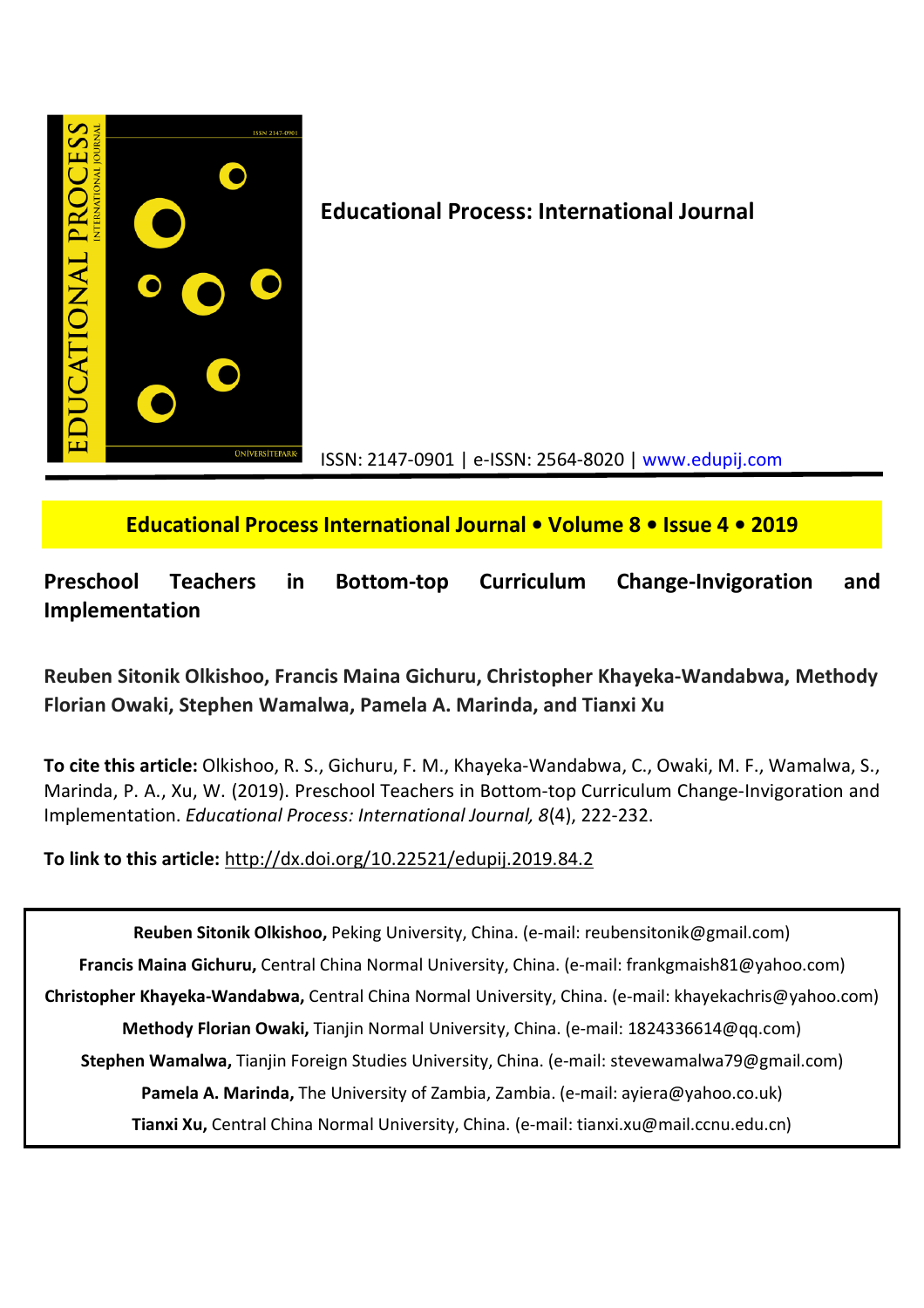# **Preschool Teachers in Bottom-top Curriculum Change-Invigoration and Implementation**

REUBEN SITONIK OLKISHOO, FRANCIS MAINA GICHURU, CHRISTOPHER KHAYEKA-WANDABWA, METHODY FLORIAN OWAKI, STEPHEN WAMALWA, PAMELA A. MARINDA, and TIANXI XU

### **Abstract**

With Kenya having rolled out the Competence-Based Curriculum effective as from 2019, anchoring in it preschool education as an integral component, there is still a level of indistinctness as to the role of the preschool teacher in the core domains of curriculum development and reform. The perspective brings to light insights of preschool teacher engagement and interlinkage in effecting the much-desired curriculum development and reform through learner growth, creating an enabling environment, the need for preschool teacher involvement in curriculum evaluations, reforms and adaptability to transformation. The perspective examination integrates documentary analysis as well as discourse analysis. Evidently, progressive implementation of the Competence-Based Curriculum in preschool education alongside any desired adaptations in a timely, expertise and pragmatic manner driven by classroom realities is considered core in ensuring seamless successive transition of learners. It is not only the basis for foundational skills of literacy and numeracy, but also life skills grounding for learners. The findings examination posits for well-anchored and dynamic policy transition considerations at the governmental level on preschool teacher capacity development. As informed by the core domains of curriculum development, it is recommended that reform thought processes and ideologies ignited by preschool teachers from the grass-root levels should encourage a bottom-top channel of curriculum adjustment recommendations rather than a top-down, unilateral and bureaucratic system.

**Keywords:** Preschool, teachers, curriculum, kenya, learners, education.

**Crosset** DOI: 10.22521/edupij.2019.84.2  $\mathcal{L}^{\text{max}}$ EDUPIJ • ISSN 2147-0901 • e-ISSN 2564-8020 Copyright © 2019 by ÜNİVERSİTEPARK

edupij.com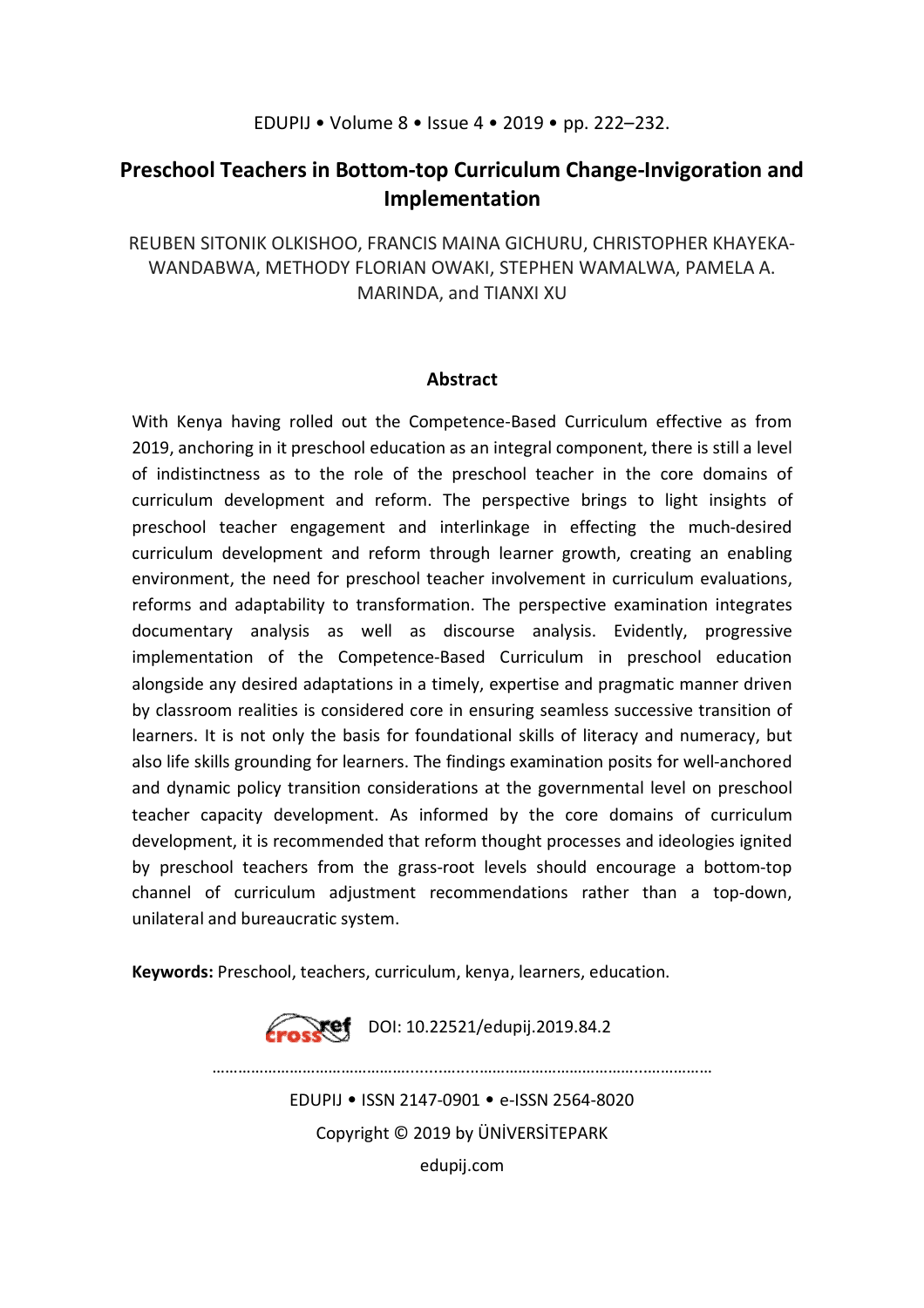### **Introduction**

Curriculum is the vehicle through which a nation empowers its people with the essential knowledge, skills as well as values to attain a socially and economically engaged and empowered state. It nurtures constructive and productive people to steer both national and international development. Therefore, a curriculum should ideally meet individual citizens' and the nation's prerequisites, while its development and change should be steered in a holistic and systematic fashion, critical to ensuring its effectiveness and sustainability, and keen to avoid a piecemeal approach (Kabita & Ji, 2017; Waks, 2003). It is without doubt that such changes desire bidirectional, nonpartisan bottom-up and vice versa in-depth consultations in order to ensure relevance, common understanding, ownership, commitment and holistic levels of support. It is thus unequivocal to affirm that any country's curriculum change rationale should be clearly grounded to offer planners the much-needed impetus to remain focused to the change, while roping in the significantly-needed support from all stakeholders. It should consider the fact that all citizens in a country, by way of being parents, learners, employers, teachers and siblings or relatives of learners (Ho, 2010; Kabita & Ji, 2017; Voogt, Pieters, & Handelzalts, 2016), are pertinent stakeholders of the education sector. The rationale thus affirms curriculum change being a high-stake, technical, political and sensitive quest (Ho, 2010; Kabita & Ji, 2017).

The preschool teacher has, over time, been the center of a global discussion due to the rising value attached to early childhood education. Whereas the Kenyan 8-4-4 education structure, which in its policy and operational guidelines was silent on preschool education, has substantially remained intact since its implementation in 1985, some reviews of the curriculum have taken place, in 1990, 1992, 1995, and in 2003 (Cunningham, 2006; Gachathi, 1976; Kabita & Ji, 2017; Kenya Institute of Curriculum Development, 2016; Ntarangwi, 2003; Wanjohi, 2011). A summative evaluation of the same education curricula conducted by the Kenya Institute of Curriculum Development (KICD) in 2009; and a national needs assessment study, also conducted by KICD, in 2016 showed that most stakeholders deem the education system not fit for purpose, both in its structure and curriculum (Kenya Institute of Curriculum Development, 2016; Kabita & Ji, 2017; Wanjohi, 2011). This is based on a number of advanced observations such as the system being too rigid and with limited opportunities to align basic education with children's career interests, aptitudes and abilities. It is also said to best serve only those who score high grades in traditional subjects such as English, Math, Sciences, and the Humanities at the end of secondary education. These students then proceed into higher education and pursue or focus on taking up white-collar employment opportunities. More so, the traditional knowledge-based curriculum suppresses students' interests in learning and hence prevents them from exploring and developing inherent talents as they pursue higher education. It is worth noting that no country in the world designs its education system with the aim of having all children attend universities to follow the few traditional careers (Kabita & Ji, 2017; Richter, 2015; Wanjohi, 2011), as the 8-4-4 turns out to have presumed (Kabita & Ji, 2017). Nevertheless, there are many children whose aptitude, interests, and abilities lie in vocational education, the arts and sports, yet the system does not seem to critically factor this into consideration. Beyond the core STEM subject areas, the Kenyan economy also offers diverse employment opportunities in the fields of vocational education, the arts, and in sports. This seems to have escaped the minds of the framers of the curriculum. It is worth noting that the employment market in the  $21<sup>st</sup>$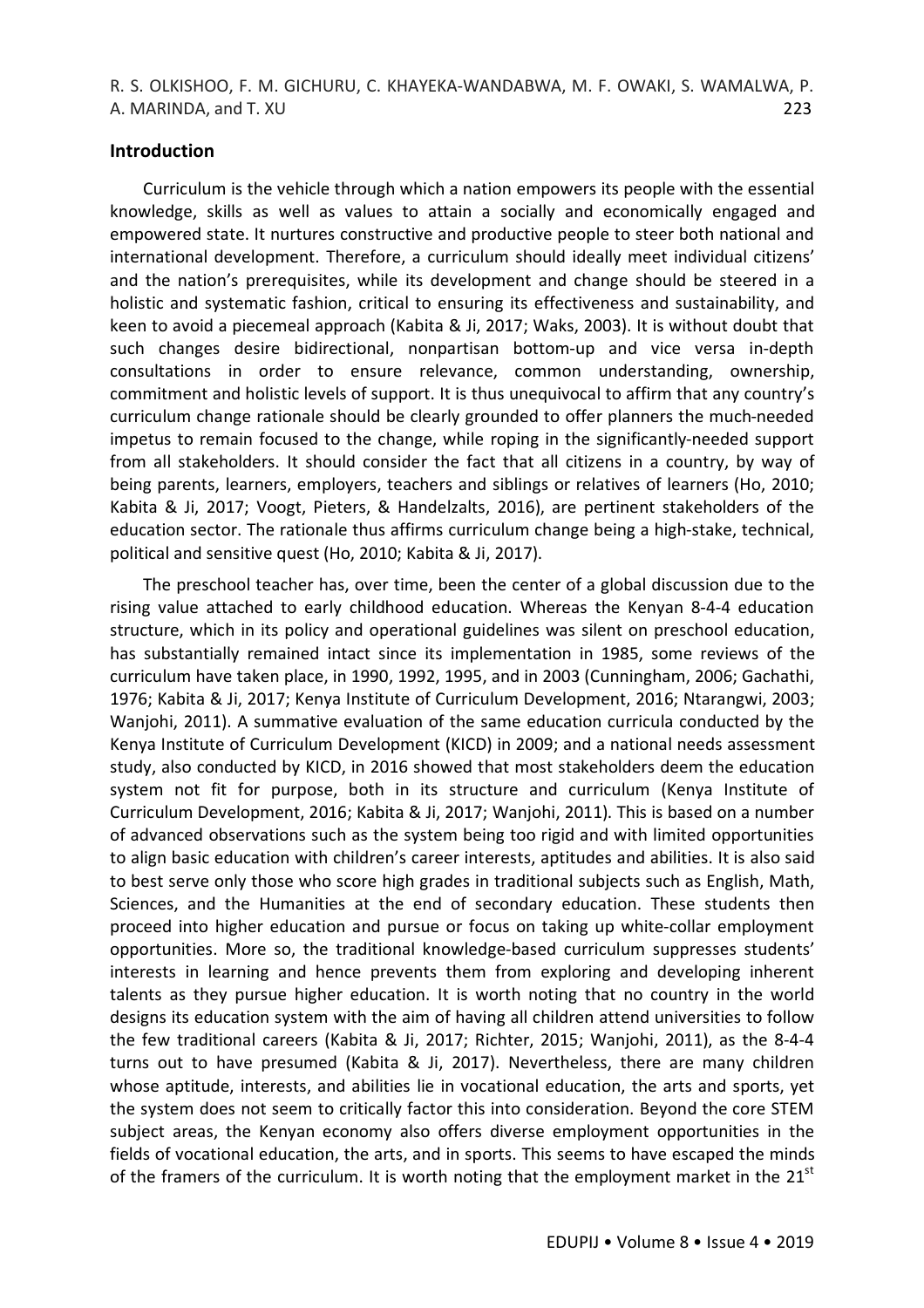century is evolving to create more opportunities in small and micro enterprises, rather than the traditional models of career employment. This calls for a more holistic individual to confront such a great yet explorative demand. Finally, an education system that emphasizes the acquisition of knowledge without pedagogical emphasis on application undermines the core essence of education for development.

Going by the findings of the KICD's needs assessment study of 2016, international best practice and a desire to make learning more meaningful, they resolved to adopt a competency-based approach (CBA) to curriculum reform (Kenya Institute of Curriculum Development, 2016; Kabita & Ji, 2017; Ntarangwi, 2003), hence the conceptualization of Competence-Based Curriculum (CBC) by KICD on the basis of competency being the ability to apply learning resources and outcomes (knowledge, skills, values, and attitudes) adequately in a defined context (education, work, personal, or professional development) (Kabita & Ji, 2017; Nganga, 2009). Placed in context, CBC is considered to emphasize mastery of what learners are expected to do rather than mainly focusing on what they are expected to know (Norman, Norcini, & Bordage, 2014). In principle, such a curriculum is learner-centered and adaptive to the changing needs of students, teachers and the society as far as business and the job market is concerned. It affirms the fact that learners can acquire and apply knowledge, skills, values, and attitudes in order to solve the evolving challenges they encounter in everyday life. Essentially, a learner who goes through basic education requires seven core competencies in order to develop, which are communication and collaboration, critical thinking and problem solving, creativity and imagination, citizenship, self-efficacy, digital literacy, and above all the skill of learning to learn. In order to attain these core competencies, basic education has to be reorganized with a shift away from a structure of eight years primary, four years secondary, and four years of university education (8-4-4) to a structure of two years pre-primary, six years primary, six years secondary education, and three years of university study (2-6-3-3-3).

In the three-tier basic education, early years education covers pre-primary one and two (ages 4 and 5), and lower primary education (grades 1, 2 and 3) (ages 6 to 8). The adoption of appropriate pedagogy, subjects, learning areas, curriculum designs and schemes of work, textbooks, lesson plans and other teaching-learning materials will be the vehicles through which core competencies are developed and experienced by learners (Charles, Triscott, Dobbs, Tian, & Babenko, 2016; Kabita & Ji, 2017; Waks, 2003). Adaptability, validity and applicability of these core learning resources, through which mastery at the foundation level of the curriculum pyramid is imparted, is critical without doubt, hence the need for meticulous attention in preschool teachers' capacity building and involvement (Voogt et al., 2016; Yoshikawa et al., 2013) under the advanced CBC in Kenya (Nganga, 2009). With hindsight of the 8-4-4 curriculum bias on preschool education, and in light of the new CBC dispensation, the perspective thus seeks to bring to light insights of preschool teacher engagement and interlinkage in affecting the much-desired curriculum reform. The reforms focus on learner development, creating an enabling classroom environment, learner assessment, and the need for teacher involvement in curriculum reform and for preschool adaptability to curriculum change.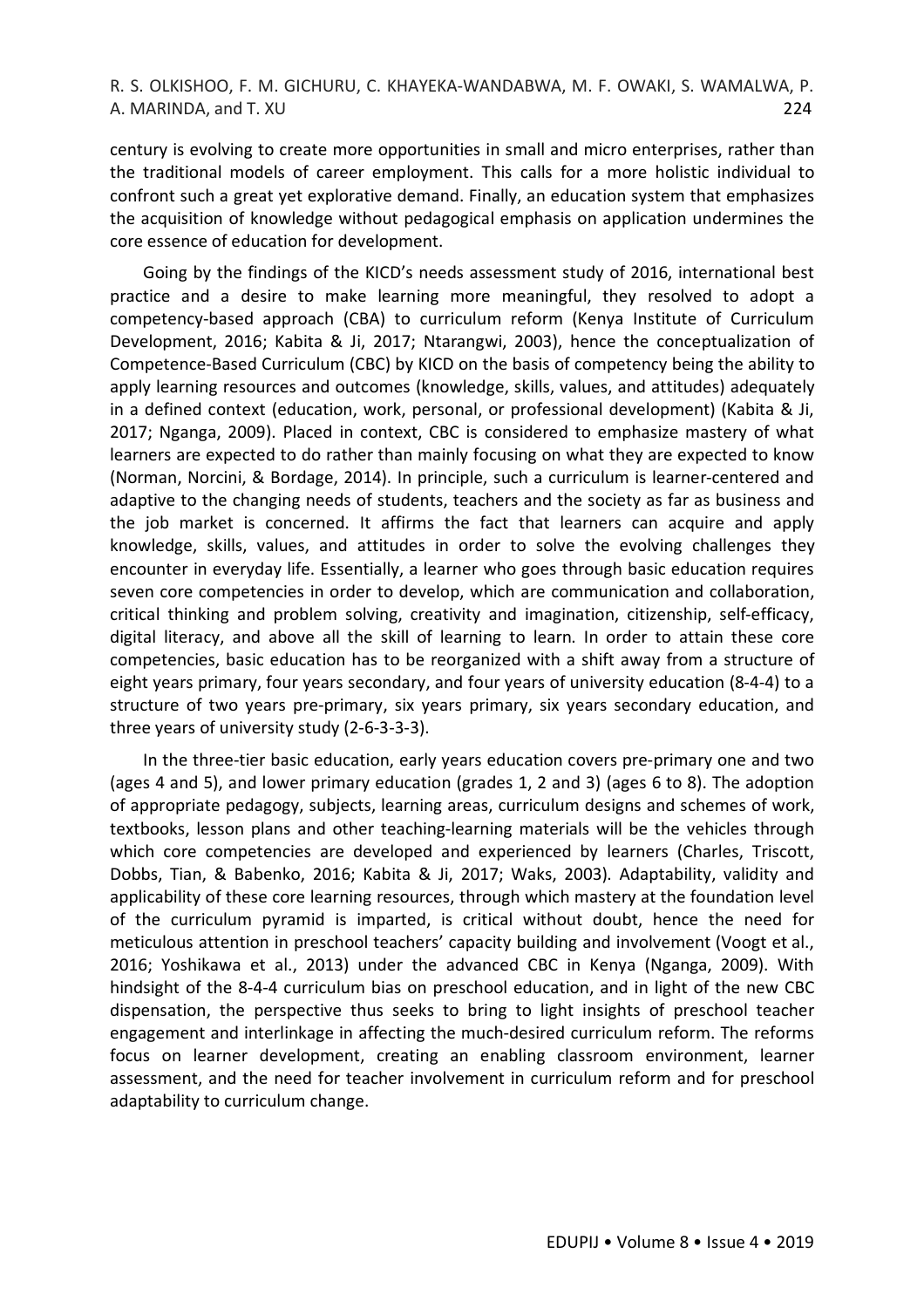#### *Preschool teacher strategic capacity and place in curriculum development*

The development of the curriculum itself through its various stages is a laborious task. The teacher, as a stakeholder to the realization of the curriculum goals, plays a pivotal role. Since teachers are responsible for curriculum in the classroom, they have to know the various steps that are involved in its development. The literature contains a variety of models for curriculum development dating back to Ralph Tyler (1949) and Hilda Taba (1962) (as cited by Läänemets & Kalamees-Ruubel, 2013). These models have gradually worked to shape the process of acquiring a curriculum that satisfactorily serves the society. The goals of curriculum for countries have majorly been centered on creating a competitive education system that is able to favorably compete with other leading nations, and Kenya is no exception. Curriculum development as a field of study majorly focuses on the invention of new knowledge from the environment, an improvement of already existing curricular, and the contextualizing of various approaches to curriculum in education. Teachers are the key players in the realization of these objectives. Optimizing their effectiveness will help to qualify their effort in the process of curriculum reform, and therefore teachers will be able to invent, improve, and contextualize curricula according to their immediate society.

The processes of curriculum development may take a considerably long period of time, particularly because the desired outcomes (Thijs & van den Akker, 2009) are incorporated within a cyclical process of curriculum analysis, design, development, implementation and evaluation (see Figure 1), which all take place interactively (Voogt et al., 2016).



**Figure 1.** Core activities of curriculum development

This model, also called the ADDIE model, adopts a linear yet reciprocated design where curriculum development starts with an analysis of the existing setting and the formulation of intentions for the proposed change or innovation. The analysis is followed by curriculum design, where the curriculum requirements are carefully developed, tested and refined into a relevant and usable product. Evaluation is at the central position of the cycle and it casts light on the users' wishes and possibilities in their practical context, revealing the best way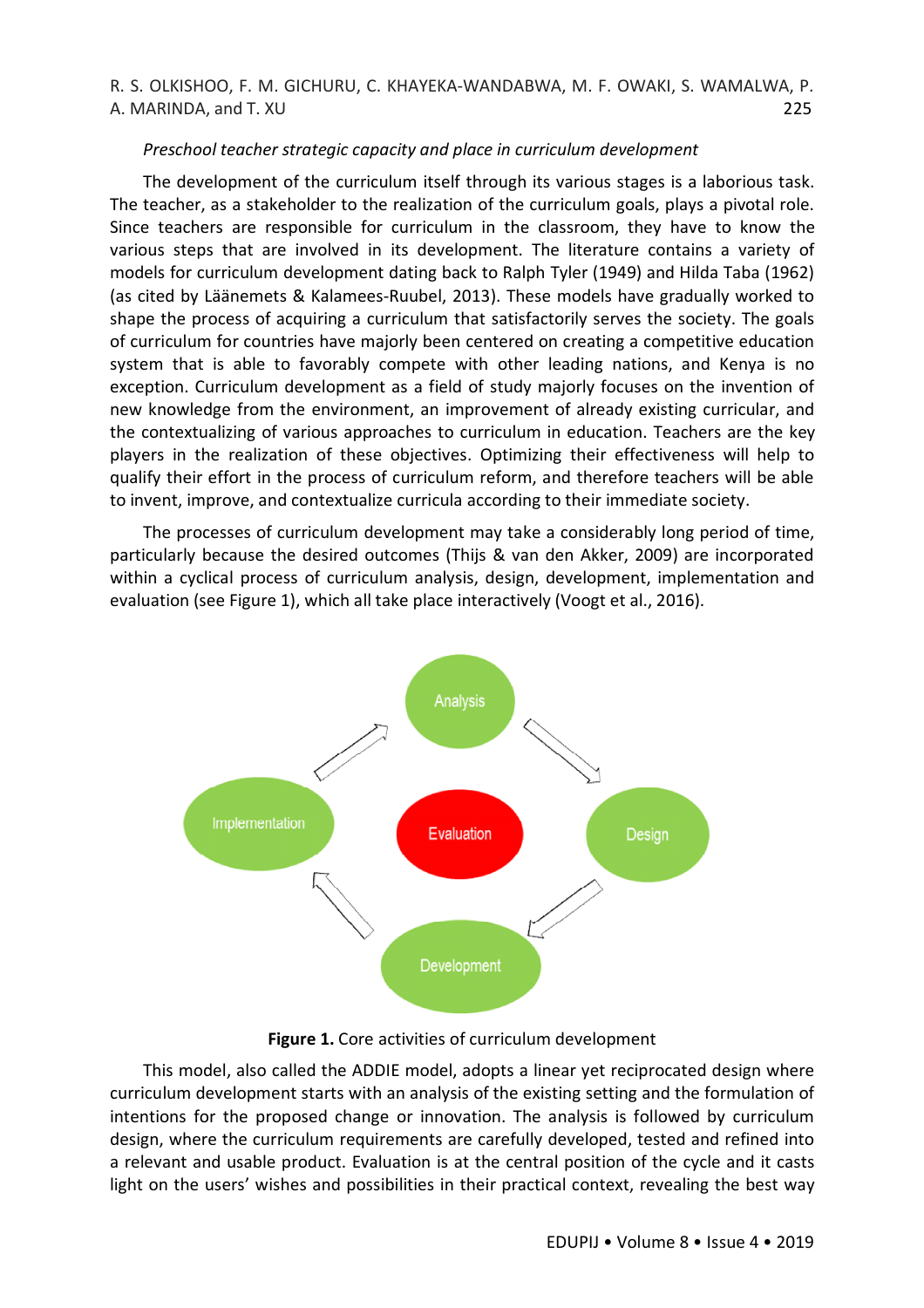to attune the product to the practical setting (Allen, 2010). Development of the curriculum and implementation of it compliment the processes of curriculum design and analysis. The development stage involves the generation of lesson plans and the materials required for lesson instruction. The teacher in this phase seeks to develop their lesson using available media and materials. At the implementation phase, the main concern is vested in both efficient and effective instruction. The teacher ensures that the learner has adequate support to master the objectives and to translate them into the required knowledge. Evidently, there is a very high sense of teacher engagement with roles centered on appraising and reflecting on the societal needs and to interpret them into objectives that can be addressed by the curriculum through an analysis of needs, and then to project the outcome of students' results through summative or formative evaluation. The highlighted dimension cannot underestimate the need for preschool teachers who are the anchors of any national curriculum at the foundation level.

## *Curriculum analysis and preschool teacher synergy*

The role of any curriculum analyst is to engage an already existing curriculum in order to determine if it serves the purpose for which it was originally intended. Analysis involves appraising the curriculum in terms of standard or agreed-upon design principles (Priestley, Edwards, Priestley, & Miller, 2012).

The preschool teacher has a major role to play in the process of curriculum analysis, and they should not be disregarded or ignored due to stereotypical misconceptions as to their ability to inject notable contributions. While the teacher as part of the curriculum analysis team does not make final policy or political decisions about the curriculum, they do have considerable influence on the outcome. This process ideally involves the cross-checking of needs based on previously existing experiences, thus the preschool teachers have a role in the curriculum analysis. There are a number of reasons to conduct curriculum analysis, which can be viewed within seven dimensions:

- Curriculum assessment: To make an assessment of the curriculum in order to improve it, or better still change it completely.
- Foresight and recommendation: To identify potential and actual problems as early as possible and to recommend possible solutions.
- Decision making and recommendation: To make decisions about future support for continuation of the curriculum.
- Goal setting and evaluation: To determine whether the goals that were initially set have been met and to identify blind spots, biases, perspectives that build on the topic.
- Pointing out potential strengths and weaknesses: To identify strengths and successes in order to build upon them, and to point out weaknesses to place emphasis on how to seal any loopholes.
- Validity and practicability: To examine whether assumptions underlying the curriculum are valid and defensible to see whether the different parts hold together.
- Value placement: To demonstrate the worth of the curriculum to different stakeholders.

Education philosophy experts John Comenius and French Philosopher Jean Jacques Rousseau advocated for the interest of the child in education. The former argued that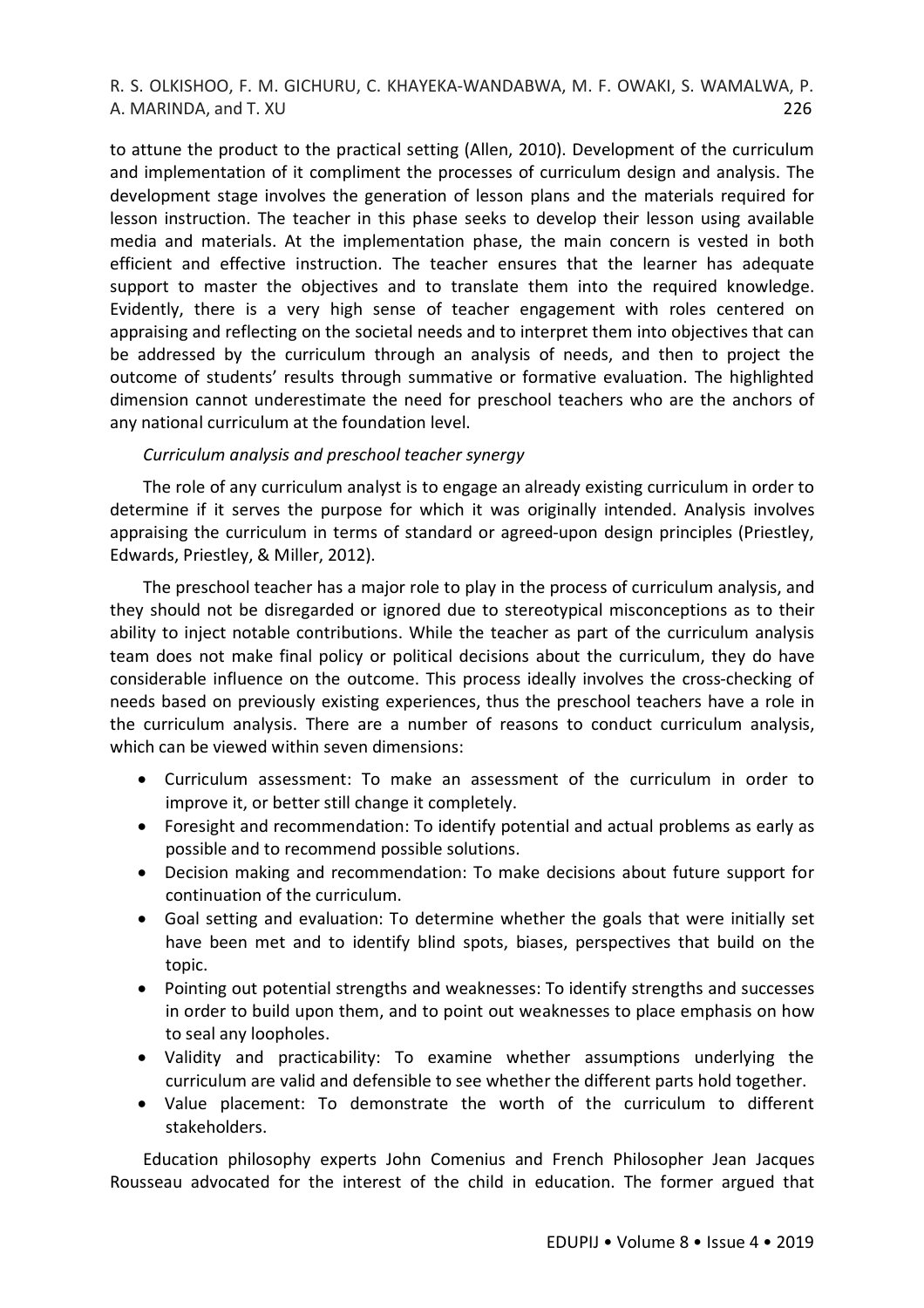education should teach all things to men; preferably appeal to the child's interests, while the latter, who is also considered the father of child-centered education, called for consideration of a child's needs and interests in the learning process (Ngaroga, 2008) In this regard, through their experiences with young learners at their initial stages of learning, preschool teachers can narrate more than meets the common eye. They understand the relevance of specific learning materials which could be used at the preschool stage for the solid foundation of any desired curriculum. Preschool teachers should therefore incontrovertibly be considered part and parcel of the analysis of curriculum needs. In the wake of the Kenyan curriculum reforms, significant efforts have been ignited to bring the stakeholders, preschool teachers included, on board. However, decision making has been subordinated to the personalized interests of the powerful political and economic class. This has left crucial players acting only as spectators to the entire curriculum revolutionizing endeavor.

#### *The place of the preschool teacher in curriculum assessment*

An assessment is a machine for reasoning about what students know, can do, or have accomplished based on a handful of things they say, do or make in particular settings (Mislevy, Almond, & Lukas, 2003). This process determines the extent to which learners have acquired specific knowledge, skills, values, attitudes, abilities and competencies. The purpose of assessment is to establish the extent to which the learner has acquired the expected competencies with a view to informing interventions for further acquisition and mastery of expected competencies. Therefore, assessment plays a significant role in diagnosing and monitoring the progress of a learner, and provides feedback to learners, parents, teachers and curriculum designers and implementers. This helps them plan learning in terms of what the learner needs in order to continue advancing and filling gaps in performance. In the context of the Kenyan preschool teacher, assessment will provide the basis for advising teachers on pedagogical methods and deliberate interventions (Kenya Institute of Curriculum Development, 2017).

In Competence-based assessment, the focal point is based on actual skills and knowledge that a learner can practically demonstrate. The process starts with a personal assessment against a set of competencies, and it is the responsibility of the assessor to determine what and how much evidence is required to judge the assessment. Evidence is used by assessors to make a judgment about whether or not an individual is competent. Assessment of competencies is criterion-referenced, as compared to assessment of an objective-based curriculum on the basis of purpose, content, item characteristics and score interpretations (Huitt, 1996). Criterion-referenced assessment focuses on determining whether or not each learner has achieved specific skills or concepts while norm-referenced assessment focuses on ranking learners with respect to the achievement of others in broad areas of knowledge. Comparative judgement theory espouses the need to create a forum for preschool teachers to develop specimens that represent the assessment standards for competencies (Huitt, 1996).

Under the current curriculum reforms in Kenya, competency-based assessment is a key reformation which will facilitate the adoption of formative assessment practices that promote diagnostic approaches, and which will in turn enhance learning and improve learning outcomes (Kenya Institute of Curriculum Development, 2017). This is a departure from current assessment practices that compares learners against each other and shifts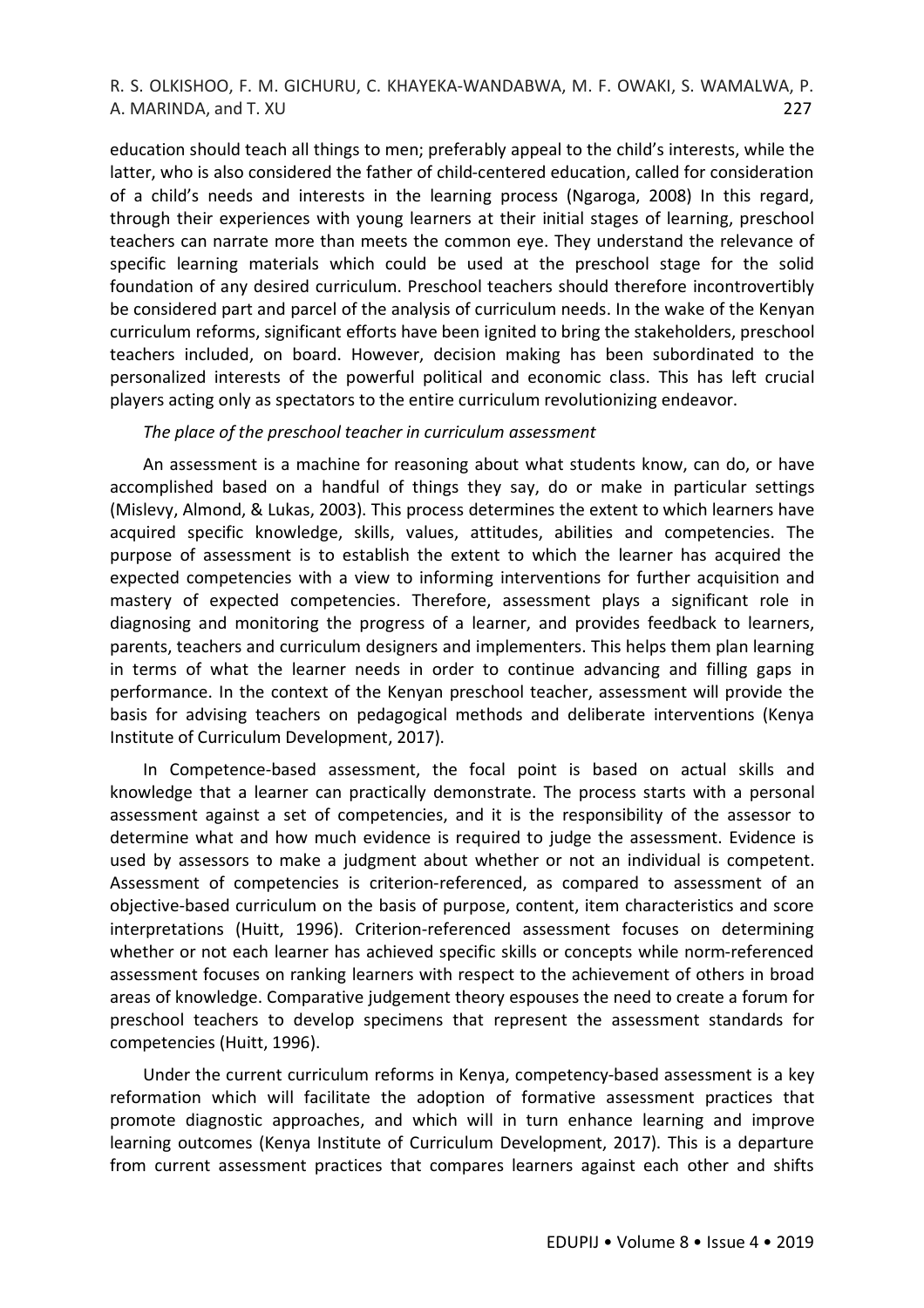towards assessment practices that seek to collect evidence and make judgments on the extent and nature of progress towards a learner's achievement (Kenya Institute of Curriculum Development, 2017). Thus, with the pre-primary curriculum in Kenya under CBC designed with a focus on the foundation skills of literacy, numeracy and life skills (Kabita & Ji, 2017), it is imperative for the bottom-up and top-down progressive curriculum reforms to be strongly upheld to ensure timely interventions for sustained implementation relevance and adaptive capacity development among both curriculum developers and teachers (Kabita & Ji, 2017; Waks, 2003).

*Preschool teachers as pillars of requisite early stages of learners' development and adaptation to change*

The concept of educating and empowering young children has been in place for many years (Kamerman, 2007; Morgan, 2011) and early childhood education also called Preschool education is currently being practiced almost *globally; either* informally or formally. Preschool education in Kenya under the new 2-6-3-3-3 curriculum begins at the age of four through six years of age. The overall benefit of preschool education is anchored on its benefits to cognitive development (Lourenço, 2012). Jean Piaget, a Swiss Biologist and Psychologist is one amongst several other scholars who have been in the forefront in the study of early childhood education and development, explaining the developmental stages of a child and how they learn in his theory of cognitive development. Piaget's Theory of Cognitive Development suggested that humans need to construct their prior knowledge through prior personal experiences in order to enable them to create mental images (Barrouillet, 2015). Since humans learn by constructing their own knowledge, they are able to automatically understand and use the available information. This recognizes the bottom-up approach to curriculum implementation as propagated (Fullan, 1994). The preschool teacher in this context serves as the guide to the learner to construct the desired knowledge based on the context without affecting their natural and bottom-up inclination of knowledge acquisition.

Piaget's Learning Model remains an almost obligatory reference to any subject on developmental psychology. He believed that cognitive development is a product of the mind achieved through observation and experimentation. In his model of child development and learning, Piaget suggests that children, create "mental maps" or cognitive structures at different levels of learning where these mental images and maps enable them to understand their environment (Barrouillet, 2015). Their teachers are therefore expected to pick the mental ability of every child and help them relate to their environments. Thus, preschool education is basically the experimental lab for this theory and teachers in preschool education need to understand their curriculum thoroughly in order to guide the learner to achieve their invention and discovery capacities. This can only achieve the desired optimum impact if and when the preschool teachers are not relegated to the role of curriculum implementation only or substantially so, but are also engaged in curriculum reforms as trends of development dictate both through global dynamics and classroom experiences. The suggested pragmatic rationale draws its influence from the fact that learners build their own knowledge through experience which helps them build mental models. Children also depend on people around them, especially parents and teachers in order to learn, feel protected and relate, an argument that has also been emphasized by constructivists who argue that the role of the community is to offer support that enables construction (Al Natsheh & Komulainen, 2008). When children experience sensitive and responsive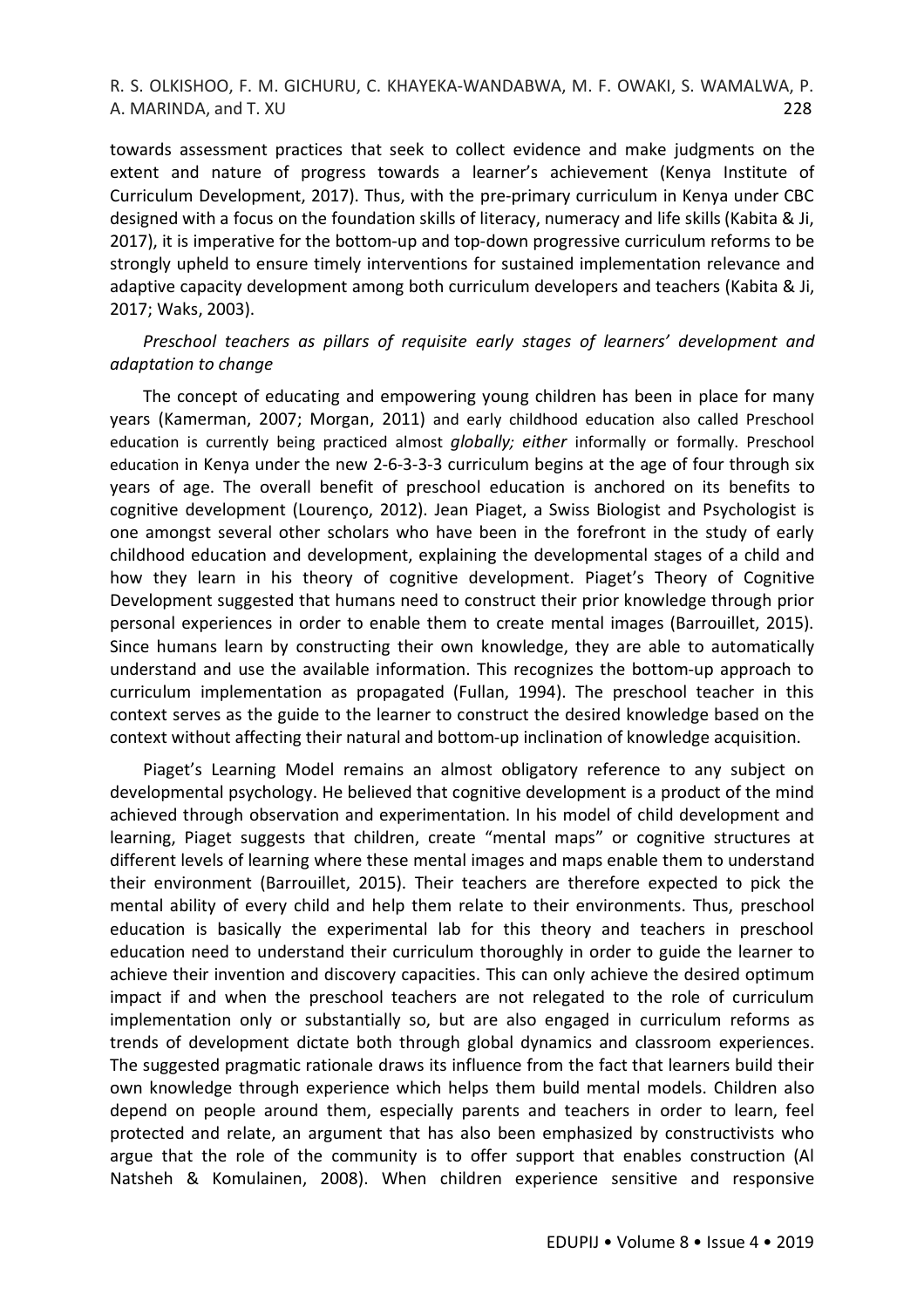interactions with adults, social adjustment, improved behavior and, most importantly, learning undoubtedly takes place (Sapungan & Sapungan, 2014). Every child is born with the potential that they should be allowed to explore their world (Murray, 2011); however, the teacher is often known to prompt the learning progress of learners and in many instances determines the direction (Murray, 2011). In this regard, preschool teachers are among the most crucial contributors to curriculum reform. Their role and predominance on proposed changes in curriculum cannot be disputed.

Nonetheless, since any change comes along with its own unique demands, not every change is welcomed by society. This is mostly because people feel a sense of insecurity with the introduction of new demands. Research has shown that even in developed nations, the implementation of new curricula takes teachers a considerable amount of time to accept and become competent and confident in its administration (Gray, Scott, & Mehisto, 2018). This reinforces arguments that curriculum initiatives are seldom completely successful, but possibly subject to significant risks of not meeting the intended targets if the bottom-up reform dimension is underestimated. This is because it breeds a sense of exclusion and lack of inclusive ownership, hence the need for underpinning the preschool teachers position as pillars of the requisite early stages of learners' development and adaptation to change since it is they who initiate the curriculum foundation among learners.

#### *Preschool teachers in curriculum foundation classroom management*

Classroom management is a crucial factor in the process of knowledge acquisition and instruction. The preschool teacher plays a huge role in setting up and managing the classroom in order to facilitate successful learning achievement, and is basically viewed as the practice that creates finished products from a perpetually developing process (Djigic & Stojiljkovic, 2011). There are quite a number of interchanges that take place throughout the process of teaching and learning, and together these activities create a momentum that puts the teacher on the frontline practically every minute of their teaching career. The teacher in this case needs to drive the classroom at a brisk pace whilst being mindful to manage transitions in ideas between themselves and their student learners, and to score an achievable interlude of events in the course of learning. For a classroom to be accomplished and attain measurable milestones, teachers have to keenly navigate the dynamics of the classroom's needs as per the available resources driven by reality and according to the accredited national and global standards (Djigic & Stojiljkovic, 2011; UNICEF, 2009).

Besides the physical setting and arrangement of the classroom, teachers should create and effectively implement a set of short and simple rules as boundaries that protect their students' right to learn and also protect teachers' freedom to teach (Linsin, 2013). Linsin advises teachers to be *"incredibly personable with the students, and build really close relationships, but when it comes to classroom management, you're an unfeeling robot almost. You call them like you see them"* (p. xx). In the spirit of the just-launched CBC, where the curriculum now focuses on the learner, the classroom management pillar will be to create a classroom that students love being a part of. This will outrightly afford the teacher leverage (Linsin, 2013), hence the need to walk with them through the facets of curriculum reforms and guiding philosophies to ensure adaptive classroom setting and management. Such efforts have the capacity to inform what would sound like mundane effects and impact determinants at face value, but have a deeper role on aspects of how teachers should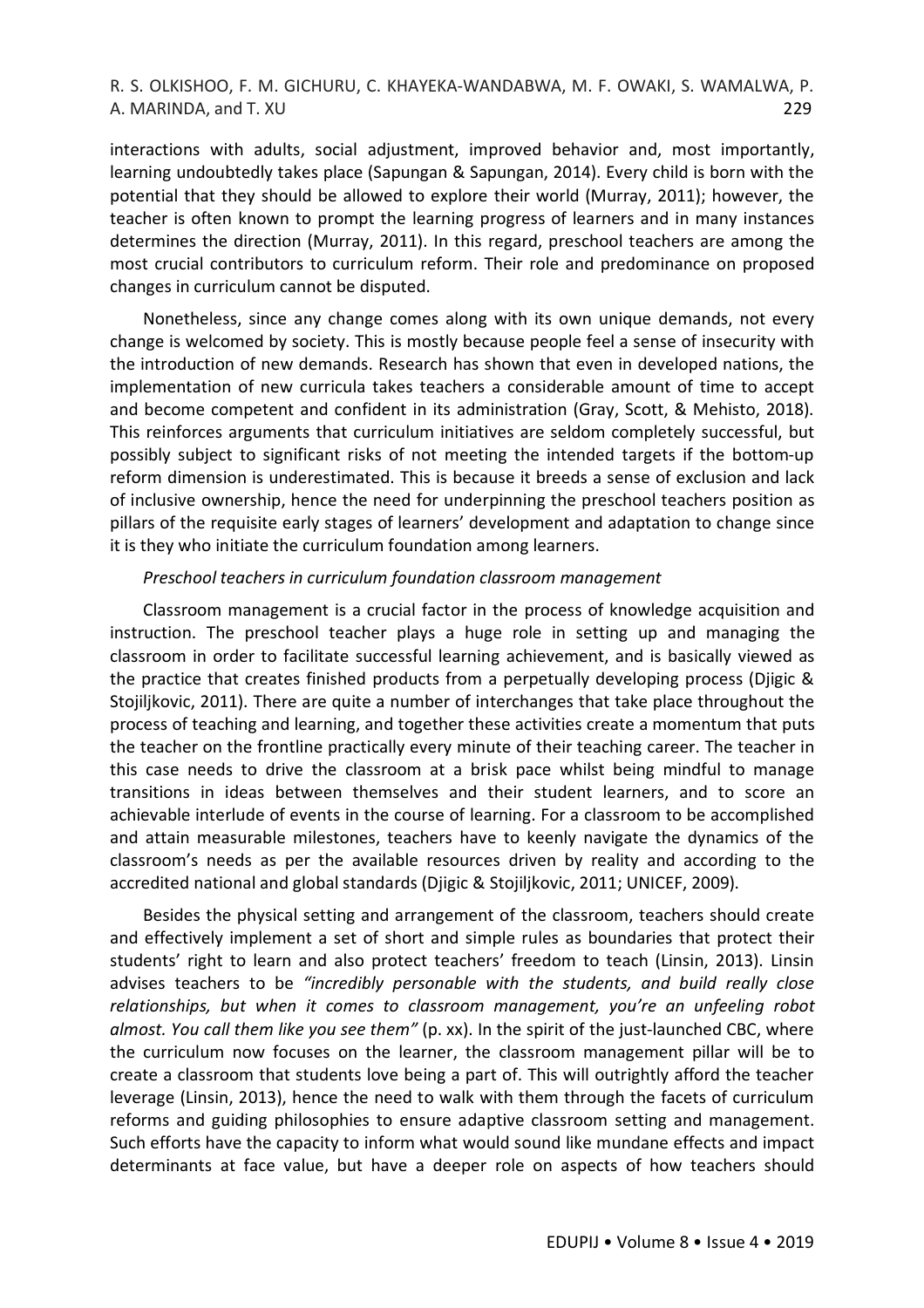choose activities for their students carefully and ensure they are both age-appropriate and progress from simple to complex (Allen, 2010), and are also well-anchored in the anticipated curriculum.

Overall, the Education for all (UNESCO, 2015; UNICEF, 2009) principle advocated for teacher support in terms of their proper remuneration, provision of spaces for professional development and training, along with appropriate retention strategies for teachers should act as motivating factors for teachers being at the very core of the educational system. Teachers need to own and seek to improve the curriculum in an attempt to resolve the perpetual and perennial problems that accompany its innovations, right from its conception through to implementation (Kirk & MacDonald, 2001; UNICEF, 2009).

## **Conclusion**

Progressive implementation of the CBC for early years education, and particularly preprimary education alongside any desired adaptations in a timely, expert and pragmatic manner driven by classroom realities is considered core going by Kenyan standards. Its' effective implementation will ensure seamless successive transition as it is not only the basis for foundation skills of literacy, numeracy and life skills for learners, but also calls for primary schools; both public and private, to start a pre-primary level. This is in addition to wellanchored and dynamic policy transition considerations at the government level on preservice teacher training for early years education, thereby allowing teachers to specialize and deliver in this tier in an engaging, effective and timely fashion. A flexible curriculum and appropriate content delivery methods are undeniable factors for the successful teaching of young learners. Emphasis has been placed by teacher educators on the need to ensure a practicable curriculum and a balanced classroom that allows for adequate attention to be paid by teachers to the needs of learners. In this way, a teacher-learner bond is created, and learning becomes rather more natural as a result. The teacher is expected to sensitively navigate through the curriculum dynamics in order to help learners increase their capacity with minimal effort. Governments should therefore encourage policy dialogue and in doing so, corroborate the ideas of most education agencies and scholars who advocate for sufficiently participatory curriculum reform. It is therefore recommended that reforms should be instigated by teachers from the grass-root levels, and that reformers should encourage a bottom-top channel of curriculum recommendation, rather than reliance upon the more traditional top-down, unilateral and bureaucratic system.

## **Notes**

Corresponding author: REUBEN SITONIK OLKISHOO and CHRISTOPHER KHAYEKA-WANDABWA

## **References**

- Al Natsheh, A., & Komulainen, R. (2008). *Constructivism Theory Based Learning: A Total Quality Approach. Finland:* Jyväskylä University of Applied Sciences. Retrieved from https://www.theseus.fi/handle/10024/20402
- Allen, K. P. (2010). Classroom management, bullying, and teacher practices. *Professional Educator, 34*(1), n1.
- Barrouillet, P. N. (2015). Theories of cognitive development: From Piaget to today. *Developmental Review, 38*, 1-12.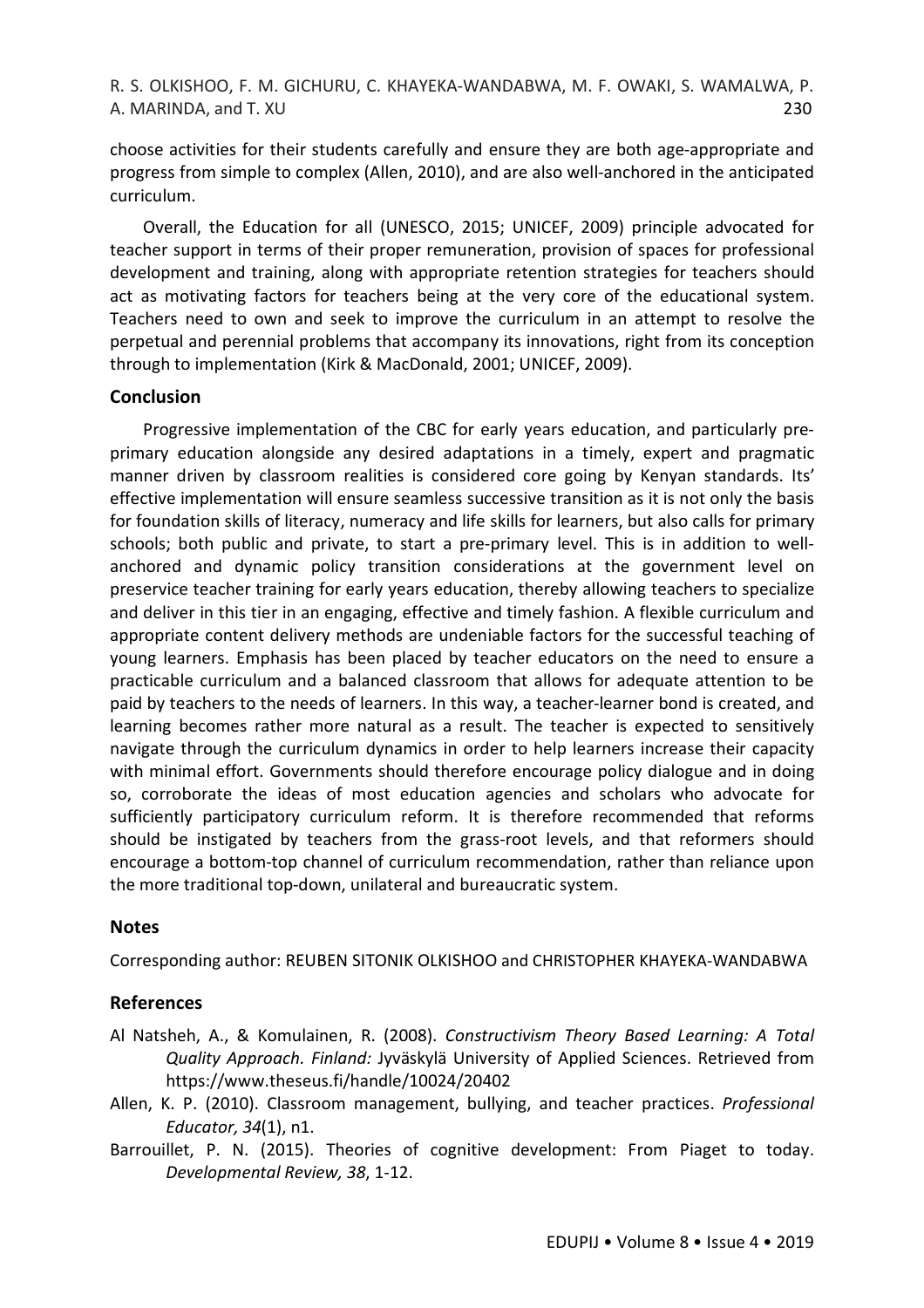- Charles, L., Triscott, J., Dobbs, B., Tian, P. G., & Babenko, O. (2016). Effectiveness of a corecompetency–based program on residents' learning and experience. *Canadian Geriatrics Journal, 19*(2), 50-57.
- Cunningham, M. (2006). Colonial Echoes in Kenyan Education: A First Person Account. *Stanford Undergraduate Research Journal, Spring 2006,* 37-44.
- Djigic, G., & Stojiljkovic, S. (2011). Classroom management styles, classroom climate and school achievement. *Procedia - Social and Behavioral Sciences, 29*, 819-828.
- Fullan, M. G. (1994). Coordinating Top-Down and Bottom-Up Strategies for Educational Reform. In R. J. Anson (Ed.), S*ystemic Reform: Perspectives on Personalizing Education* (pp. 7-24). Washington DC: Office of Educational Research and Improvement.
- Gachathi, P. J. (1976). *Report of the National Committee on Educational Objectives and Policies*. Nairobi, Kenya: Kenyan Government Printers. Retrieved from http://kenyalaw.org/kl/fileadmin/CommissionReports/Report-of-the-National-Committee-on-Educational-Objectives-1975-to-1976.pdf.
- Gray, S. L., Scott, D., & Mehisto, P. (2018). *Curriculum Reform in the European Schools: Towards a 21st Century Vision.* London, United Kingdom: Palgrave Macmillan.
- Ho, D. C. W. (2010). Teacher participation in curriculum and pedagogical decisions: Insights into curriculum leadership. *Educational Management Administration & Leadership, 38*(5), 613-624.
- Huitt, W. (1996). *Measurement and evaluation: Criterion-versus norm-referenced testing*. Educational Psychology Interactive. Retrieved from http://www.edpsycinteractive.org/topics/measeval/crnmref.html.
- Kabita, D. N., & Ji, L. (2017). *The why, what and how of competency-based curriculum reforms: The Kenyan experience.* Progress Reflection No. 11 On Current And Critical Issues In Curriculum, Learning And Assessment, UNESCO/IBE.
- Kamerman, S. B. (2007). *A global history of early childhood education and care*. Document: 2007/ED/EFA/MRT/PI/19. UNESCO.
- Kenya Institute of Curriculum Development. (2016). *Report on Needs Assessment for Primary Level School Curriculum in Kenya*. Nairobi, Kenya: Kenya Institute of Curriculum Development (KICD). Retrieved from https://kicd.ac.ke/wpcontent/uploads/2018/01/PRIMARY-REPORT.pdf.
- Kenya Institute of Curriculum Development. (2017). *Basic Education Curriculum Framework.*  Nairobi, Kenya: Kenya Institute of Curriculum Development (KICD). Retrieved from https://kicd.ac.ke/curriculum-reform/basic-education-curriculum-framework/.
- Kirk, D., & MacDonald, D. (2001). Teacher voice and ownership of curriculum change. *Journal of Curriculum Studies, 33*(5), 551-567.
- Läänemets, U., & Kalamees-Ruubel, K. (2013). The Taba-Tyler Rationales. *Journal of the American Association for the Advancement of Curriculum Studies, 9*(2).
- Linsin, M. (2013). *The Classroom Management Secret: and 45 Other Keys to a Well-Behaved Class*. Berlin, Germany; JME.
- Lourenço, O. J. 2012). Piaget and Vygotsky: Many resemblances, and a crucial difference. *New Ideas in Psychology, 30*(3), 281-295.
- Mislevy, R. J., Almond, R. G., & Lukas, J. F. (2003). *A brief introduction to evidence-centered design.* ETS Research Report Series. Princeton, NJ: Educational Testing Service. Retrieved from https://www.ets.org/Media/Research/pdf/RR-03-16.pdf.